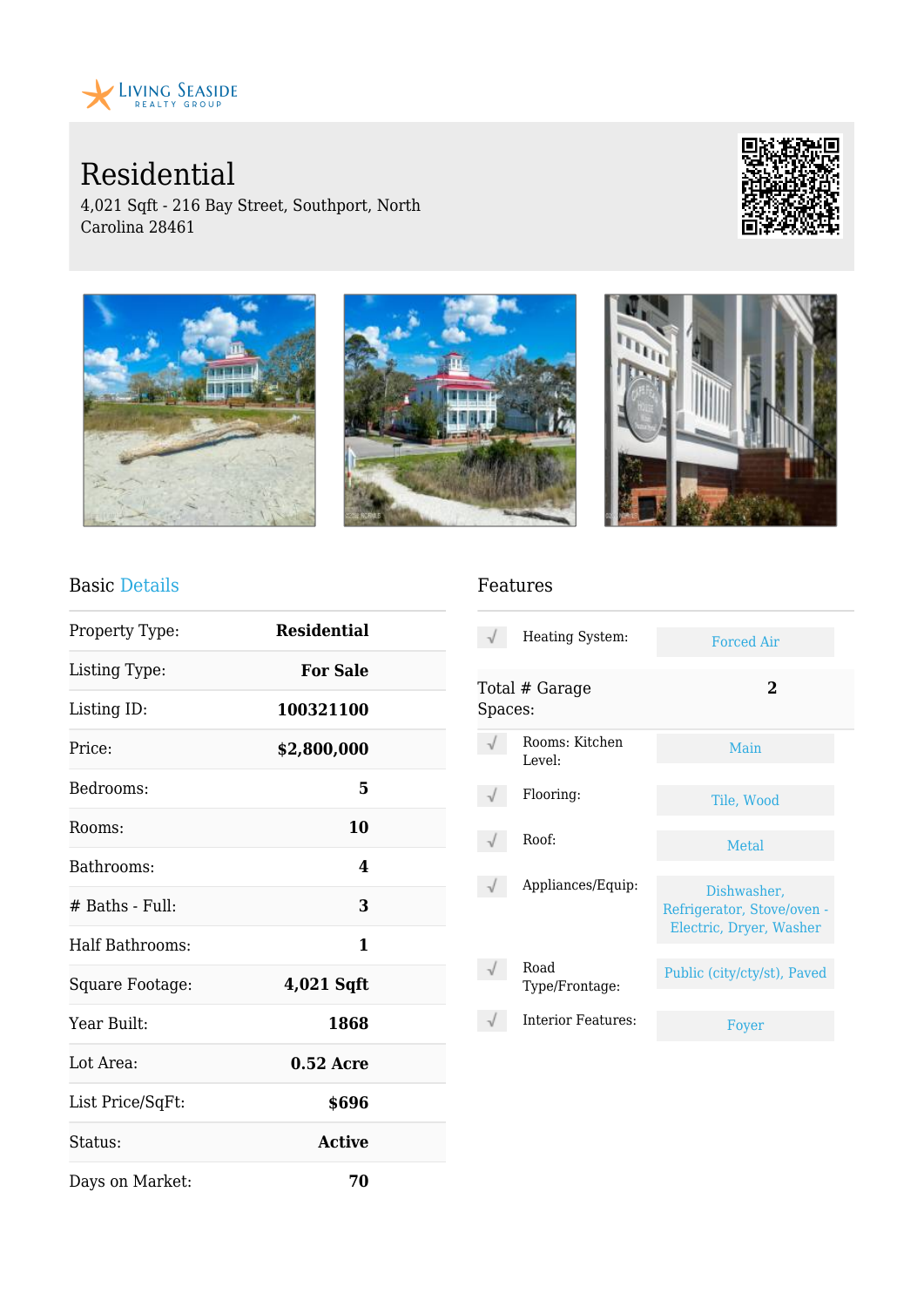## Address Information

| Country:       | <b>US</b>                 |
|----------------|---------------------------|
| State:         | <b>NC</b>                 |
| County:        | <b>Brunswick</b>          |
| City:          | Southport                 |
| Subdivision:   | <b>Not In Subdivision</b> |
| Zipcode:       | 28461                     |
| Street:        | Bay                       |
| Street Number: | 216                       |
| Street Suffix: | <b>Street</b>             |
|                |                           |

# Neighborhood

| Elementary<br>School: | Southport              |
|-----------------------|------------------------|
| Middle School:        | <b>South Brunswick</b> |
| High School:          | <b>South Brunswick</b> |

## Additional Information

|            | Office Name:               | <b>EXP Realty</b>                                                      |
|------------|----------------------------|------------------------------------------------------------------------|
|            | Sub-Type:                  | <b>Single Family Residence</b>                                         |
| Tax Year:  |                            | 01/01/1970                                                             |
|            | Waterview:                 | Yes                                                                    |
| Office ID: |                            | 2020052018250785<br>2031000000                                         |
| Agent ID:  |                            | 2016021214582212<br>3355000000                                         |
|            | UnBranded<br>Virtual Tour: | https://my.matterpo<br>rt.com/show/?m=No<br><b>EYXjpKxcv&amp;mls=1</b> |
|            | Foundation:                | <b>Crawl Space</b>                                                     |
|            | Construction Type:         | <b>Stick Built</b>                                                     |
|            | Construction:              | <b>Wood Frame</b>                                                      |
| New        | Construction:              | No                                                                     |
| Stories:   |                            | 2                                                                      |
|            | Waterfront:                | Yes                                                                    |
|            | Porch/Balcony/Dec<br>k:    | Porch, Covered                                                         |
|            | Water Heater:              | Electric                                                               |